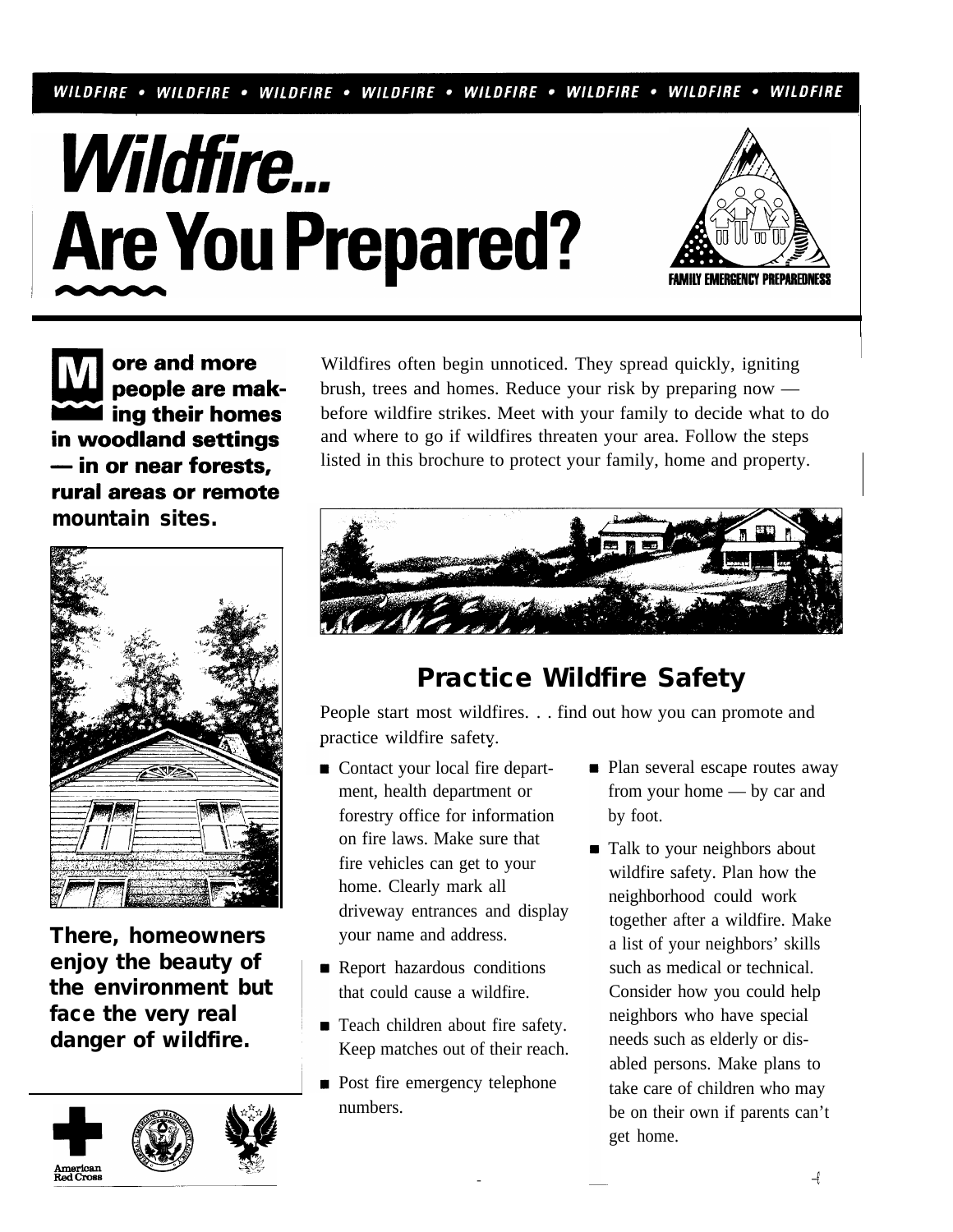

## **PROTECT YOUR HOME**

- Regularly clean roof and gutters.
- **Inspect chimneys at least twice** a year. Clean them at least once a year. Keep the dampers in good working order. Equip chimneys and stovepipes with a spark arrester that meets the requirements of National Fire Protection Association Code 211. (Contact your local fire department for exact specifications.)
- $\blacksquare$  Use  $1/2$ -inch mess screen beneath porches, decks, floor areas and the home itself. Also, screen openings to floors, roof and attic.
- Install a smoke detector on each level of your home, especially near bedrooms; test monthly and change the batteries two times each year.
- **Teach each family member how** to use the fire extinguisher (ABC type) and show them where it's kept.
- Keep a ladder that will reach the roof.
- **Consider installing protective** shutters or heavy fire-resistant drapes.
- Keep handy household items that can be-used as fire tools: a rake, axe, handsaw or chainsaw, bucket and shovel.

# **Before Wildfire Threatens**

Design and landscape your home with wildfire safety in mind. Select materials and plants that can help contain fire rather than fuel it. Use fire resistant or non-combustible materials on the roof and exterior structure of the dwelling. Or treat wood or combustible material used in roofs, siding, decking or trim with UL-approved fire-retardant chemicals. Plant fire-resistant shrubs and trees. For example, hardwood trees are less flammable than pine, evergreen, eucalyptus or fir trees.

## **Create a 30- to 100-foot safety zone around your home.**

Within this area, you can take steps to reduce potential exposure to flames and radiant heat. Homes built in pine forests should have a minimum safety zone of 100 feet. If your home sits on a steep slope, standard protective measures may not suffice. Contact your local fire department or forestry office for additional information.

- Rake leaves, dead limbs and twigs. Clear all flammable vegetation.
- **Remove leaves and rubbish from** under structures.
- **Thin a 15-foot space between tree** crowns, and remove limbs within 15 feet of the ground.
- Remove dead branches that extend over the roof.
- **Prune tree branches and shrubs** within 15 feet of a stovepipe or chimney outlet.
- Ask the power company to clear branches from powerlines.
- **Remove vines from the walls** of the home.
- Mow grass regularly.
- □ Clear a 10-foot area around propane tanks and the barbecue. Place a screen over the grill — use non-flammable material with mesh no coarser than one-quarter inch.
- **Example 3** Regularly dispose of newspapers and rubbish at an approved site. Follow local burning regulations.
- **Place stove, fireplace and grill ashes** in a metal bucket, soak in water for two days, then bury the cold ashes in mineral soil.
- Store gasoline, oily rags and other flammable materials in approved safety cans. Place cans in a safe location away from the base of buildings.
- □ Stack firewood at least 100 feet away and uphill from your home. Clear combustible material within 20 feet. Use only UL-approved woodburning devices.

# **PLAN YOUR WATER NEEDS**

- Identify and maintain an adequate outside water source such as a small pond, cistern, well, swimming pool or hydrant.
- Have a garden hose that is long enough to reach any area of the home and other structures on the property.
- Install freeze-proof exterior water outlets on at least two sides of the home and near other structures on the property. Install additional outlets at least 50 feet from the home.
- Consider obtaining a portable gasoline powered pump in case electrical power is cutoff.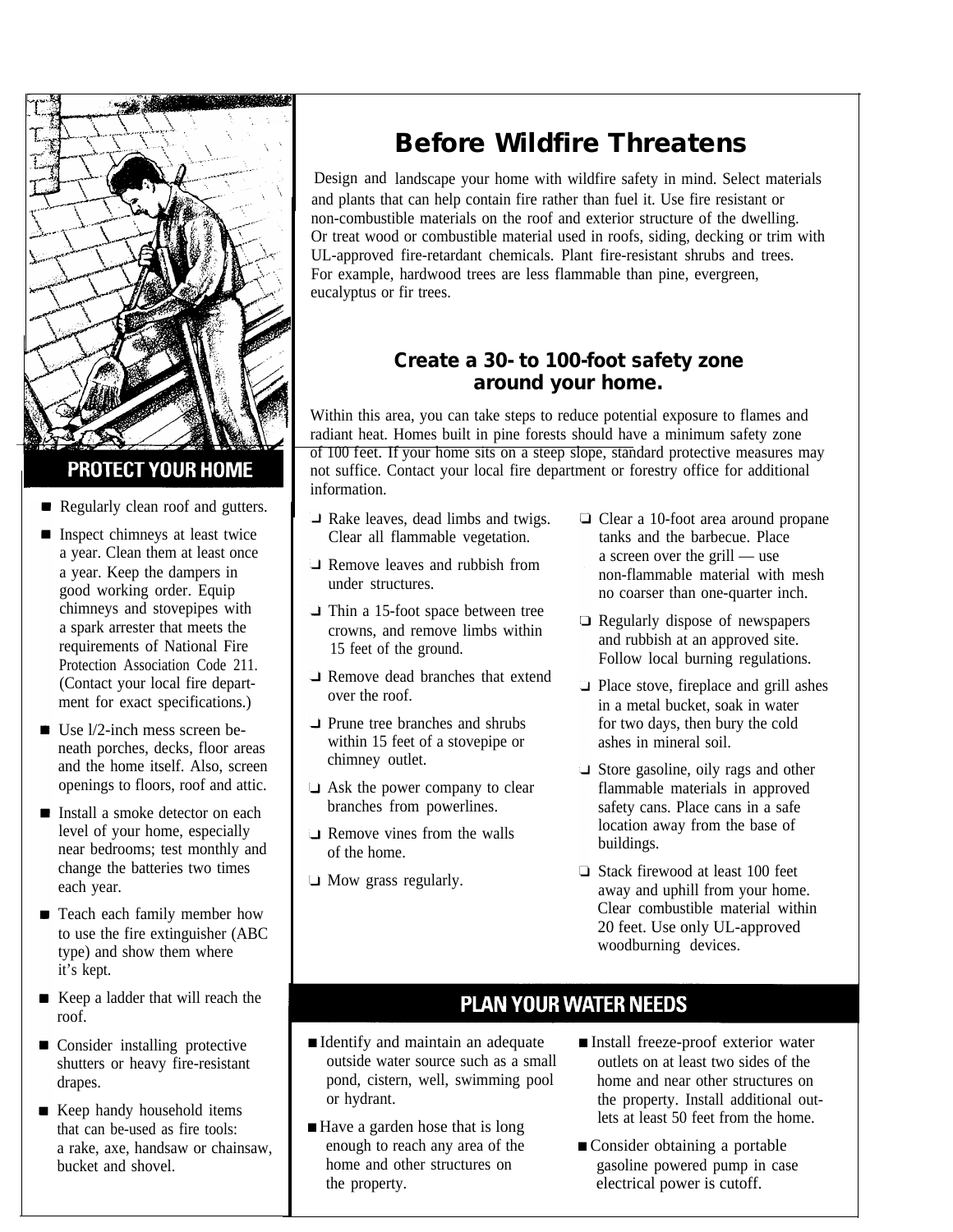# **When Wildfire Threatens**

If you are warned that a wildfire is threatening your area, listen to your battery-operated radio for reports and evacuation information. *Follow the-instructions of local* 

- **□** Back your car into the garage or park it in an open space facing the direction of escape. Shut doors and roll up windows. Leave the key  $\Box$  Arrange temporary housing at a in the ignition. Close garage windows and doors, but leave them unlocked. Disconnect automatic garage door openers.
- $\Box$  Confine pets to one room. Make plans to care for your pets in case you must evacuate.
	- friend or relative's home outside the threatened area.

# **If advised to evacuate, do so immediately.**

- $\Box$  Wear protective clothing sturdy shoes, cotton or woolen clothing, long pants, along-sleeved shirt, gloves and a handkerchief to protect your face.
- Take your Disaster Supplies Kit.
- **Q** Lock your home,
- Tell someone when you left and where you are going.
- **Q** Choose a route away from fire hazards. Watch for changes in the speed and direction of fire and smoke.

## **If you're sure you have time, take steps to protect your home:**

## **Inside:**

- Close windows, vents, doors, venetian blinds or non-combustible window coverings and heavy drapes. Remove lightweight curtains.
- $\Box$  Shut off gas at the meter. Turnoff pilot lights.
- **Open fireplace damper. Close** fireplace screens.
- $\Box$  Move flammable furniture into the center of the home away from windows and sliding-glass doors.
- **Turn** on a light in each room to increase the visibility of your home in heavy smoke.

## **Outside:**

- $\Box$  Seal attic and ground vents with pre-cut plywood or commercial seals.
- **Turn off propane tanks.**
- $\Box$  Place combustible patio furniture inside.
- **Q** Connect the garden hose to outside taps.
- $\Box$  Set up the portable gasoline-powered pump.
- $\Box$  Place lawn sprinklers on the roof and near above-ground fuel tanks. Wet the roof.
- □ Wet or remove shrubs within 15 feet of the home.
- **□**Gather fire tools.

# **EMERGENCY SUPPLIES**

When wildfire threatens, you won't have time to shop or search for supplies. Assemble a Disaster Supplies Kit with items you may need if advised to evacuate, Store these supplies in sturdy, carry containers such as backpacks, dufflebags or trash containers.

## **Include:**

- A three-day supply of water (one gallon per person per day) and food that won't spoil.
- One change of clothing and footwear per person and one blanket or sleeping bag per person.
- A first aid kit that includes your family's prescription medications.
- **Emergency tools including** a battery-powered radio, flashlight and plenty of extra batteries.
- An extra set of car keys and a credit card, cash or traveler's checks.
- Sanitation supplies.
- Special items for infant, elderly or disabled family members.
- An extra pair of eyeglasses.

Keep important family documents in a waterproof container. Assemble a smaller version of your kit to keep in the trunk of your car.